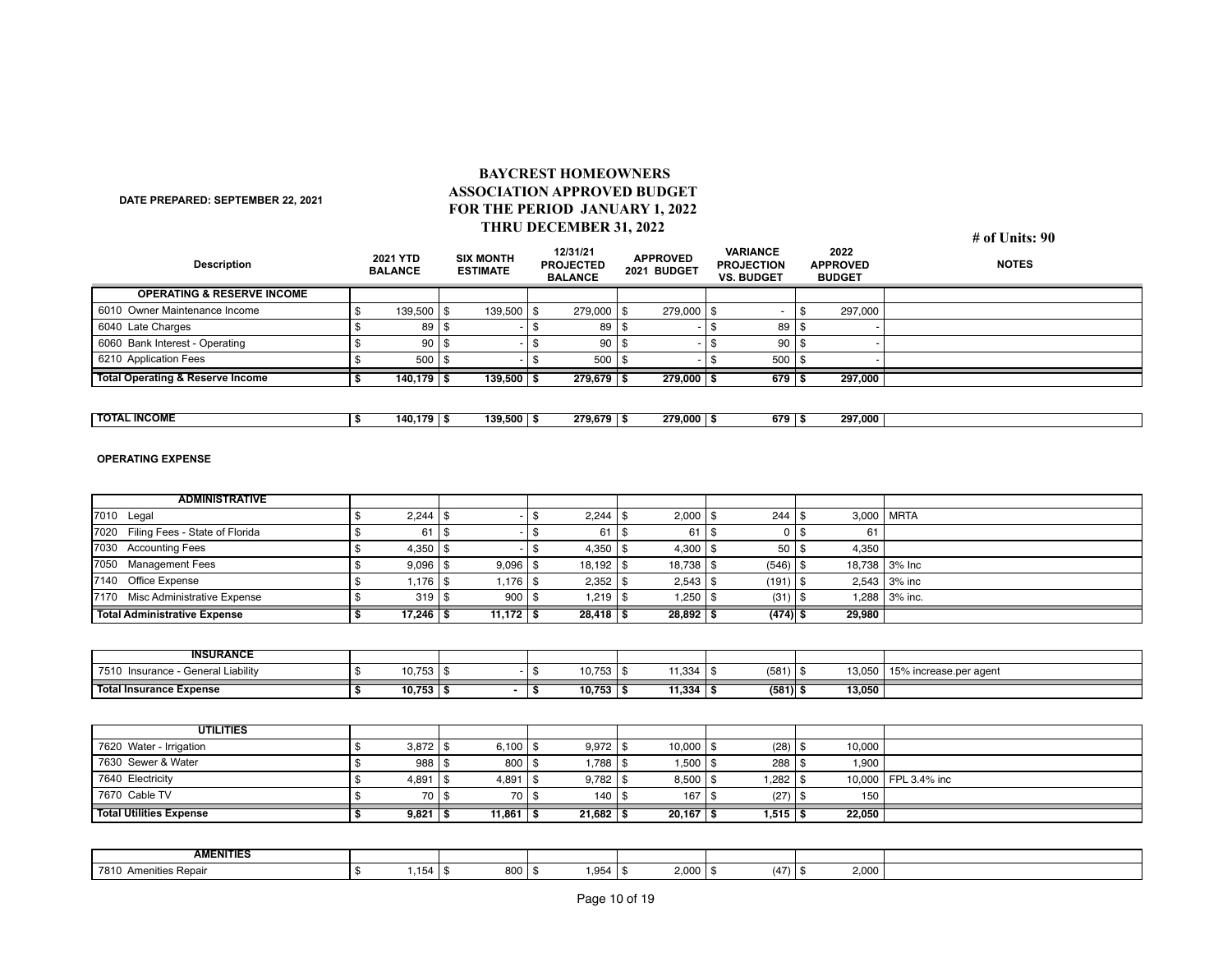| <b>Description</b>                                                         | 2021 YTD<br><b>BALANCE</b> |                          |      | <b>SIX MONTH</b><br><b>ESTIMATE</b> |                | 12/31/21<br><b>PROJECTED</b><br><b>BALANCE</b> |              | <b>APPROVED</b><br>2021 BUDGET |      | <b>VARIANCE</b><br><b>PROJECTION</b><br><b>VS. BUDGET</b> | 2022<br><b>APPROVED</b><br><b>BUDGET</b> |                    | <b>NOTES</b>                                  |
|----------------------------------------------------------------------------|----------------------------|--------------------------|------|-------------------------------------|----------------|------------------------------------------------|--------------|--------------------------------|------|-----------------------------------------------------------|------------------------------------------|--------------------|-----------------------------------------------|
| 8010 Pool/Spa Maintenance Contract                                         | \$                         | $3,960$ \ \$             |      | $3,960$ \$                          |                | 7,920 \$                                       |              | $7,920$   \$                   |      | $\sim$                                                    | \$                                       | 8,328              |                                               |
| 8020 Pool/Spa Repairs                                                      | \$                         | 1,902                    | l \$ | 2,400                               | \$             | 4,302                                          | \$           | 5,000                          | l \$ | (698)                                                     | \$                                       | 5,000              |                                               |
| 8030 Pool/Spa Permits                                                      | \$                         | $250$   \$               |      |                                     | $\mathfrak{s}$ | 250                                            | l \$         | $250$   \$                     |      | $\blacksquare$                                            | \$                                       | 250                |                                               |
| 8090 Misc Pool/Spa Expense                                                 | \$                         |                          | \$   |                                     | $\frac{1}{2}$  |                                                | $\mathbb{S}$ | $750$ \$                       |      | $(750)$ \$                                                |                                          |                    |                                               |
| <b>Total Amenities Center Expense</b>                                      | \$                         | $7,266$   \$             |      | $7,160$   \$                        |                | $14,426$   \$                                  |              | $15,920$   \$                  |      | $(1,494)$ \$                                              |                                          | 15,578             |                                               |
|                                                                            |                            |                          |      |                                     |                |                                                |              |                                |      |                                                           |                                          |                    |                                               |
| <b>MAINTENANCE</b>                                                         |                            |                          |      |                                     |                |                                                |              |                                |      |                                                           |                                          |                    |                                               |
| 8110 Building Repair                                                       | \$                         | $534$   \$               |      |                                     | $\frac{1}{2}$  | 534                                            | l \$         |                                | l \$ | $534$ \$                                                  |                                          |                    |                                               |
| 8140 Pressure Washing                                                      | \$                         |                          | \$   |                                     | \$             |                                                | $\mathbb{S}$ | 325                            | \$   | (325)                                                     | \$                                       | 1,500              | Pool deck, os pool area, road cutters curbing |
| 8180 Fire Equipment                                                        | \$                         |                          | \$   | 800                                 | \$             | 800                                            | \$           | $1,500$   \$                   |      | $(700)$ \$                                                |                                          | 809                |                                               |
| 8220 Janitorial Supplies                                                   | \$                         | 90                       | l \$ | 180                                 | $\frac{3}{2}$  | 270                                            | \$           | 350                            | l \$ | (80)                                                      | \$                                       | 350                |                                               |
| 8230 Janitorial Services                                                   | \$                         | $1,236$   \$             |      | 1,236                               | <b>S</b>       | $2,472$ \ \$                                   |              | $2,472$ \ \$                   |      | $\sim$                                                    | \$                                       |                    | 2,550 3% inc                                  |
| 8290 Misc Maintenance Expense                                              | \$                         | $2,153$   \$             |      | 3,500                               | $\frac{1}{2}$  | $5,653$ \$                                     |              | $6,500$   \$                   |      | (847)                                                     | $\frac{3}{2}$                            | 4,000              |                                               |
| <b>Total Maintenance Expense</b>                                           | \$                         | $4,012$   \$             |      | $5,716$ \ \$                        |                | $9,728$ \$                                     |              | $11,147$   \$                  |      | $(1, 419)$ \$                                             |                                          | 9,209              |                                               |
|                                                                            |                            |                          |      |                                     |                |                                                |              |                                |      |                                                           |                                          |                    |                                               |
| <b>LANDSCAPING</b>                                                         |                            |                          |      |                                     |                |                                                |              |                                |      |                                                           |                                          |                    |                                               |
| 8310 Landscape Maintenance Contract                                        | \$                         | $46,218$   \$            |      | 46,218                              | <b>S</b>       | $92,436$ \\$                                   |              | $92,436$   \$                  |      | $\blacksquare$                                            | \$                                       | 94,284             | 2% inc                                        |
| 8320 Plants/Shrubs/Sod                                                     | \$                         | $333$   \$               |      | 5,604                               | $\sqrt{3}$     | 5,937                                          | l \$         | $6,658$   \$                   |      | (721)                                                     | $\frac{3}{2}$                            | 6,000              |                                               |
| 8330 Mulch                                                                 | \$                         |                          | \$   | $16,348$ \ \$                       |                | $16,348$ \ \$                                  |              | $16,348$   \$                  |      | $\blacksquare$                                            | \$                                       | 13,960             | Get from Brent                                |
| 8350 Irrigation Repairs                                                    | \$                         | $4,579$ \\$              |      | 5,000                               | l \$           | $9,579$ \$                                     |              | $10,000$   \$                  |      | (421)                                                     | $\frac{3}{2}$                            | 10,000             |                                               |
| 8410 Tree Trimming                                                         | \$                         |                          | l \$ | 11,455                              | $\mathfrak{s}$ | $11,455$ \ \$                                  |              | $9,838$ \ \$                   |      | 1,617                                                     | \$                                       | 18,000             | Still fighting with Johnson NEED PROPOSALS    |
| 8490 Misc Landscaping Expense                                              | \$                         | 1,925                    | l \$ |                                     | \$             | $1,925$ \$                                     |              | $1,000$   \$                   |      | 925                                                       | \$                                       | 3,000              |                                               |
| <b>Total Landscaping Expense</b>                                           | \$                         | $53,055$   \$            |      | $84,625$ \ \$                       |                | $137,680$   \$                                 |              | $136,280$   \$                 |      | $1,400$   \$                                              |                                          | 145,244            |                                               |
|                                                                            |                            |                          |      |                                     |                |                                                |              |                                |      |                                                           |                                          |                    |                                               |
| <b>PEST CONTROL</b>                                                        |                            |                          |      |                                     |                |                                                |              |                                |      |                                                           |                                          |                    |                                               |
| 8520 Building Pest Control                                                 | \$                         | $2.687$ S                |      | $2,687$ \$                          |                | $5,374$ \ \ \$                                 |              | $4,200$   \$                   |      | 1,174                                                     | <b>S</b>                                 | 4,534              |                                               |
| <b>Total Pest Control Expense</b>                                          | \$                         | $2,687$ \$               |      | $2,687$ \$                          |                | $5,374$ \$                                     |              | $4,200$ \$                     |      | $7,174$ \$                                                |                                          | 4,534              |                                               |
| <b>TOTAL OPERATING EXPENSE</b>                                             | \$                         | 104,840 \$               |      | $123,221$ \$                        |                | 228,061 \$                                     |              | 227,940 \$                     |      | 121S                                                      |                                          | 239,645            |                                               |
| <b>NET OPERATING EXPENSE</b>                                               | \$                         | 104,840 \$               |      | $123,221$ \$                        |                | 228,061 \$                                     |              |                                |      | 121S                                                      |                                          |                    |                                               |
|                                                                            |                            |                          |      |                                     |                |                                                |              | 227,940 \$                     |      |                                                           |                                          | 239,645            |                                               |
| <b>RESERVE CONTRIBUTIONS</b>                                               |                            |                          |      |                                     |                |                                                |              |                                |      |                                                           |                                          |                    |                                               |
| 9190 Reserves - General Fund                                               | \$                         | $25,530$   \$            |      | $25,530$ \ \$                       |                | $51,060$ \ \$                                  |              | $51,060$   \$                  |      | $\sim$                                                    | \$                                       | 57,355             |                                               |
| <b>Total Reserve Contribution</b>                                          | \$                         | $25,530$ \$              |      | $25,530$ \$                         |                | $51,060$   \$                                  |              | $51,060$ \$                    |      | $\blacksquare$                                            | \$                                       | 57,355             |                                               |
| <b>TOTAL OPERATING &amp; RESERVE</b><br><b>NET OPERATING &amp; RESERVE</b> | \$<br>\$                   | 130,370 \$<br>130,370 \$ |      | 148,751 \$<br>148,751 \$            |                | 279,121 \$<br>279,121 \$                       |              | 279,000 \$<br>279,000 \$       |      | 121S<br>121S                                              |                                          | 297,000<br>297,000 |                                               |